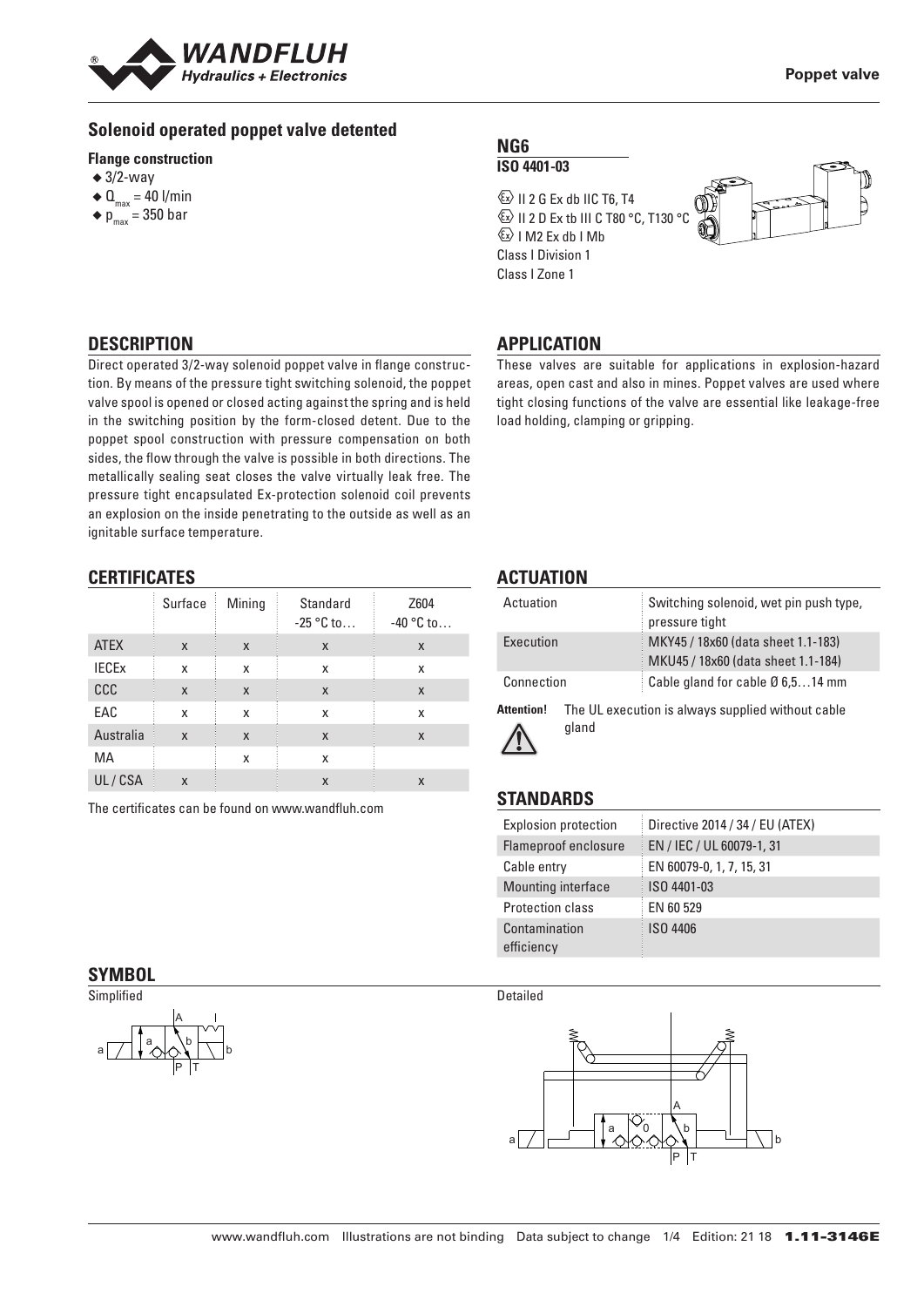

# **TYPE CODE**

|                                         |                                                 |                  |                                                                                |              |           | A Exd 3 2 06 rr - |  |  | ٠ | # |
|-----------------------------------------|-------------------------------------------------|------------------|--------------------------------------------------------------------------------|--------------|-----------|-------------------|--|--|---|---|
| International standard interface ISO    |                                                 |                  |                                                                                |              |           |                   |  |  |   |   |
| Explosion-proof execution, Ex d         |                                                 |                  |                                                                                |              |           |                   |  |  |   |   |
| 3 way (connections)                     |                                                 |                  |                                                                                |              |           |                   |  |  |   |   |
| 2 switching positions                   |                                                 |                  |                                                                                |              |           |                   |  |  |   |   |
| Nominal size 6                          |                                                 |                  |                                                                                |              |           |                   |  |  |   |   |
| Detent                                  | on both sides                                   |                  |                                                                                |              |           |                   |  |  |   |   |
| Nominal voltage $U_{N}$                 | <b>12 VDC</b><br><b>24 VDC</b>                  | G12<br>G24       | <b>115 VAC</b><br><b>230 VAC</b>                                               | R115<br>R230 |           |                   |  |  |   |   |
| Nominal power $P_{N}$                   | 9 W<br>15 W<br>17 W                             | L9<br>L15<br>L17 | Ambient temperature up to:<br>40 °C or 90 °C<br>70 °C<br>70 °C (only UL / CSA) |              |           |                   |  |  |   |   |
| Certification                           | ATEX, IECEx, EAC, CCC<br>Australia              | AU               | UL/CSA UL                                                                      | МA           | <b>MA</b> |                   |  |  |   |   |
| Sealing material /<br>Temperature range | <b>NBR</b><br>FKM (Viton)<br>NBR-40 $\degree$ C | D1<br>Z604       | (only with 15 W)                                                               |              |           |                   |  |  |   |   |
| Design index (subject to change)        |                                                 |                  |                                                                                |              |           |                   |  |  |   |   |

1.11-3146

## **GENERAL SPECIFICATIONS**

| Designation         | 3/2-way poppet valve                                                                                                                           |
|---------------------|------------------------------------------------------------------------------------------------------------------------------------------------|
| Construction        | Direct operated                                                                                                                                |
| Mounting            | Flange construction                                                                                                                            |
| Nominal size        | NG6 according to ISO 4401-03                                                                                                                   |
| Actuation           | Ex-protection switching solenoid                                                                                                               |
| Ambient temperature | <b>Operation as T6</b><br>$-25+40$ °C (L9)<br><b>Operation as T4</b><br>$-25+90$ °C (L9)<br>$-25+70$ °C (L15 / L17)<br>$-40+70$ °C (L15 / L17) |
| Weight              | 5,4 kg                                                                                                                                         |
| <b>MTTFd</b>        | 150 years                                                                                                                                      |

# **HYDRAULIC SPECIFICATIONS**

| Working pressure            | $p_{max}$ = 350 bar                                                                                                                                                                                |
|-----------------------------|----------------------------------------------------------------------------------------------------------------------------------------------------------------------------------------------------|
| Maximum volume flow         | $Q_{\text{max}}$ = 40 l/min, see characteristic                                                                                                                                                    |
| Volume flow direction       | Any (see characteristic)                                                                                                                                                                           |
| Leakage oil                 | Poppet type, max. 0,05 ml / min (approx.<br>1 drop / min) at 30 $cSt$                                                                                                                              |
| Fluid                       | Mineral oil, other fluid on request                                                                                                                                                                |
| Viscosity range             | 12 mm <sup>2</sup> /s320 mm <sup>2</sup> /s                                                                                                                                                        |
| Temperature range<br>fluid  | <b>Operation as T6</b><br>NBR -25+40 °C (L9)<br>FKM -20+40 °C (L9)<br><b>Operation as T4</b><br>NBR-25+70 °C (L9 or L15 / L17)<br>FKM -20+70 °C (L9 or L15 / L17)<br>NBR 872 -40+70 °C (L15 / L17) |
| Contamination<br>efficiency | Class 20 / 18 / 14                                                                                                                                                                                 |
| Filtration                  | Required filtration grade $\beta$ 1016 $\geq$ 75,<br>see data sheet 1.0-50                                                                                                                         |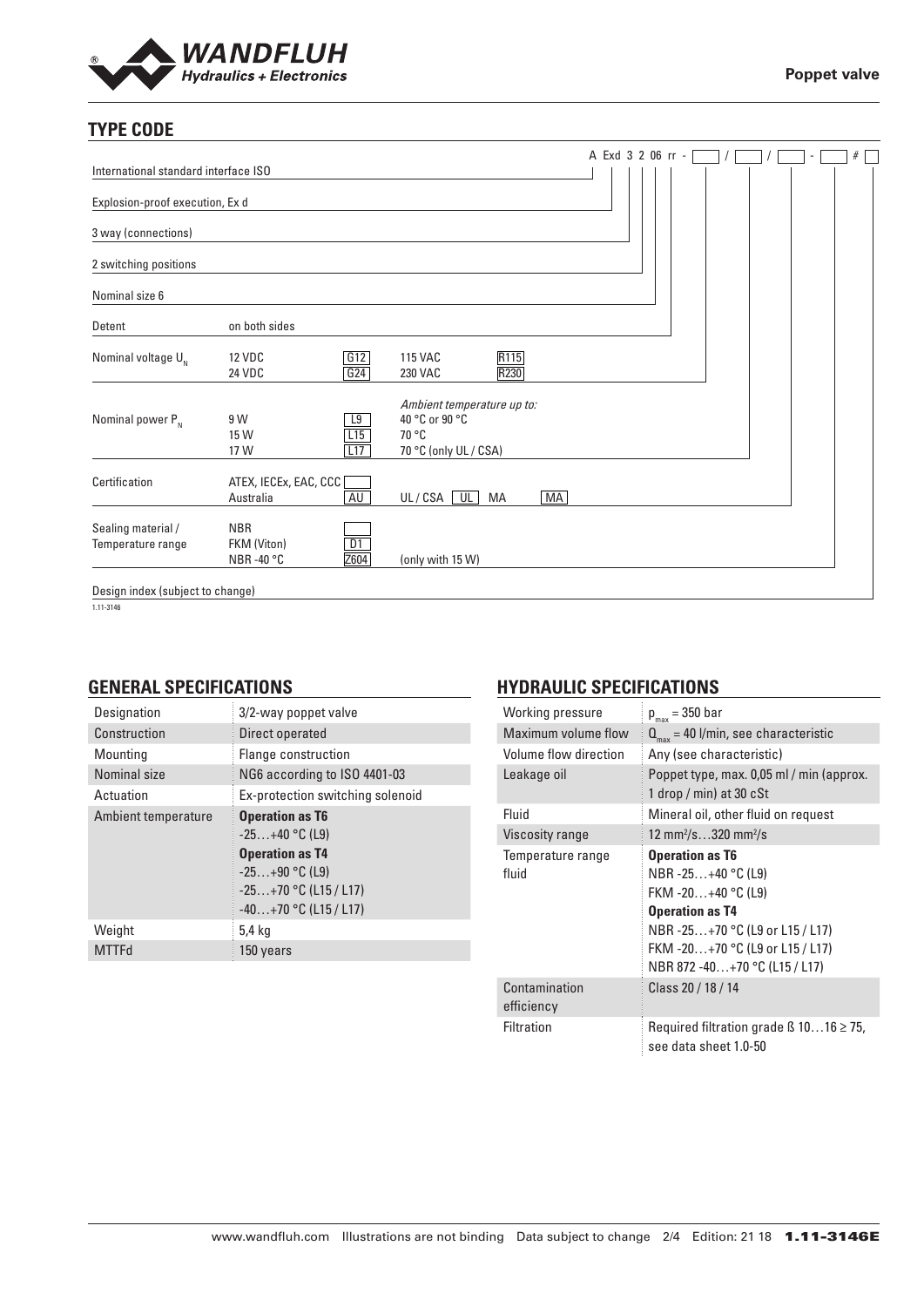

# **PERFORMANCE SPECIFICATIONS**



| $p = f(Q)$              |   | <b>Performance limits L15 / L17</b><br>Measured with nominal voltage -10% at 50 °C |    |    |    |    |    |                       |
|-------------------------|---|------------------------------------------------------------------------------------|----|----|----|----|----|-----------------------|
| p [bar]<br>K4194<br>350 |   |                                                                                    |    |    |    |    |    |                       |
| 300                     |   |                                                                                    |    |    |    |    |    |                       |
| 250                     |   |                                                                                    |    |    |    |    |    |                       |
| 200                     |   |                                                                                    |    |    |    |    |    |                       |
| 150                     |   |                                                                                    |    |    |    |    |    |                       |
| 100                     |   |                                                                                    |    |    |    |    |    |                       |
| 50                      |   |                                                                                    |    |    |    |    |    |                       |
| $\mathbf 0$             |   |                                                                                    |    |    |    |    |    |                       |
| 0                       | 5 | 10                                                                                 | 15 | 20 | 25 | 30 | 35 | $Q$ [ $l/min$ ]<br>40 |





**Note!** With the L15 / L17 execution for ambient temperatures up to 70 °C, the performance specifications have been evaluated with an ambient temperature of 50 °C



**Attention!** Long periods of non-actuation can reduce the switching performance

#### **SEALING MATERIAL**

NBR or FKM (Viton) as standard, choice in the type code

#### **MANUAL OVERRIDE**

Screw plug (HB0), no actuation possible Optionally: HB6 or HN(K)  $\rightarrow$  See data sheet 1.1-311



# **ELECTRICAL SPECIFICATIONS**

| <b>Protection class</b>     | IP65/66/67                                                                                          |
|-----------------------------|-----------------------------------------------------------------------------------------------------|
| Relative duty factor        | 100 % DF                                                                                            |
| Switching frequency         | 12'000 / h                                                                                          |
| Voltage tolerance           | $\pm$ 10 % with regard to nominal voltage                                                           |
| Standard nominal<br>voltage | 12 VDC, 24VDC, 115 VAC, 230 VAC<br>$AC = 50$ to 60 Hz $\pm$ 2 %, with built-in<br>two-way rectifier |
| Standard nominal<br>power   | 9 W, 15 W, 17 W                                                                                     |
| Temperature class           | Nominal power 9 W: T1T6<br>Nominal power 15 W / 17 W: T1T4                                          |



**Note!** Other electrical specifications see data sheet 1.1-183 and 1.1-184

#### **SURFACE TREATMENT**

- ◆ The valve body is painted with a two component paint
- ◆ The cover, the slip-on coil and the armature tube are zinc-nickel coated

#### **VALVES INSTALLED**

The central functioning element is the poppet valve cartridge NG6, data sheet 1.11-2030.